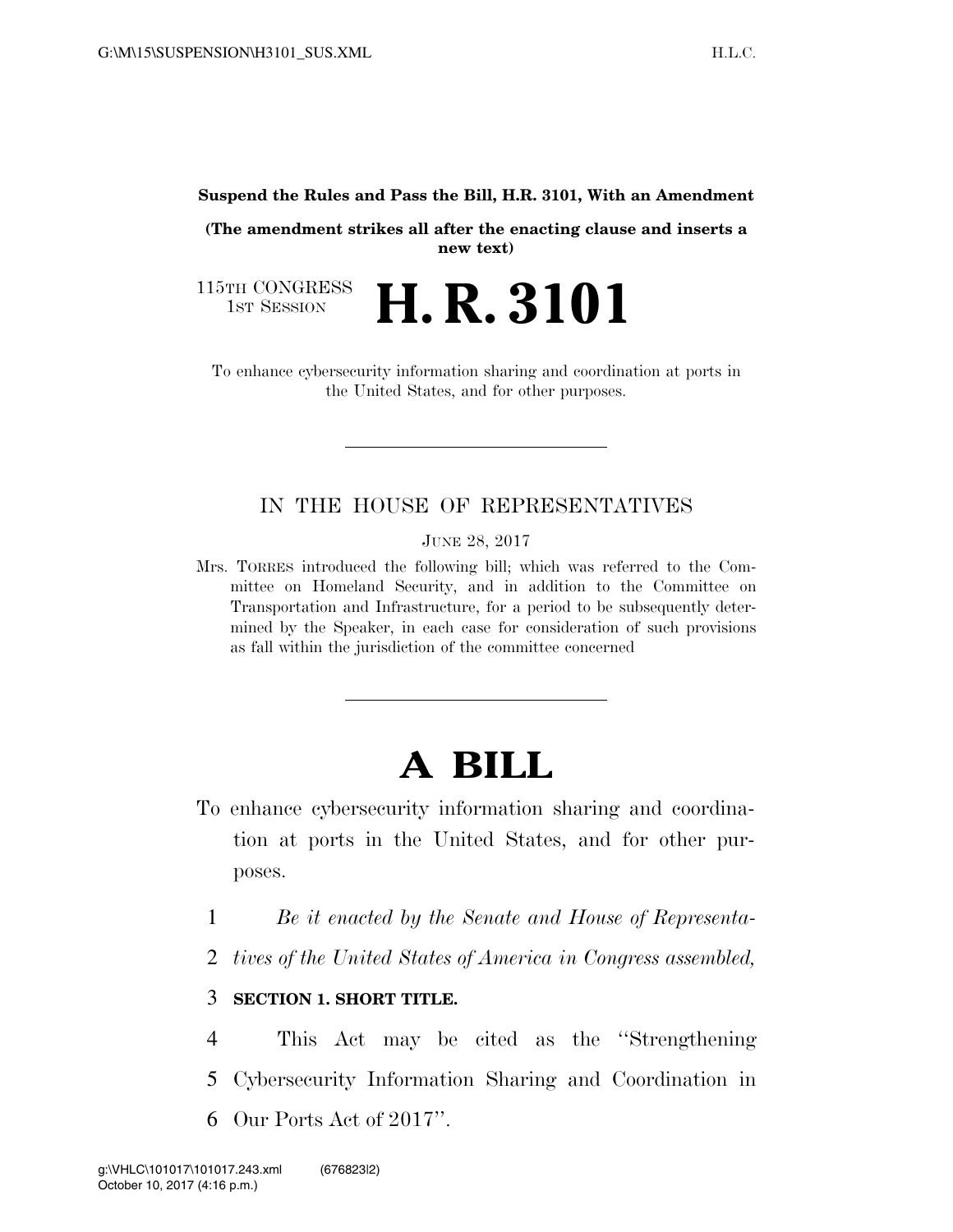|               | 1 SEC. 2. IMPROVING CYBERSECURITY RISK ASSESSMENTS, |  |  |
|---------------|-----------------------------------------------------|--|--|
| $\mathcal{D}$ | INFORMATION SHARING, AND COORDINA-                  |  |  |
| $\mathcal{R}$ | TION.                                               |  |  |

The Secretary of Homeland Security shall—

 (1) develop and implement a maritime cybersecurity risk assessment model within 120 days after the date of the enactment of this Act, con- sistent with the National Institute of Standards and Technology Framework for Improving Critical Infra- structure Cybersecurity and any update to that doc- ument pursuant to Public Law 113–274, to evaluate current and future cybersecurity risks (as such term is defined in section 227 of the Homeland Security Act of 2002 (6 U.S.C. 148));

 (2) evaluate, on a periodic basis but not less often than once every two years, the effectiveness of the maritime cybersecurity risk assessment model under paragraph (1);

 (3) seek to ensure participation of at least one information sharing and analysis organization (as 21 such term is defined in section 212 of the Homeland Security Act of 2002 (6 U.S.C. 131)) representing the maritime community in the National Cybersecurity and Communications Integration Cen-25 ter, pursuant to subsection  $(d)(1)(B)$  of section 227 of such Act;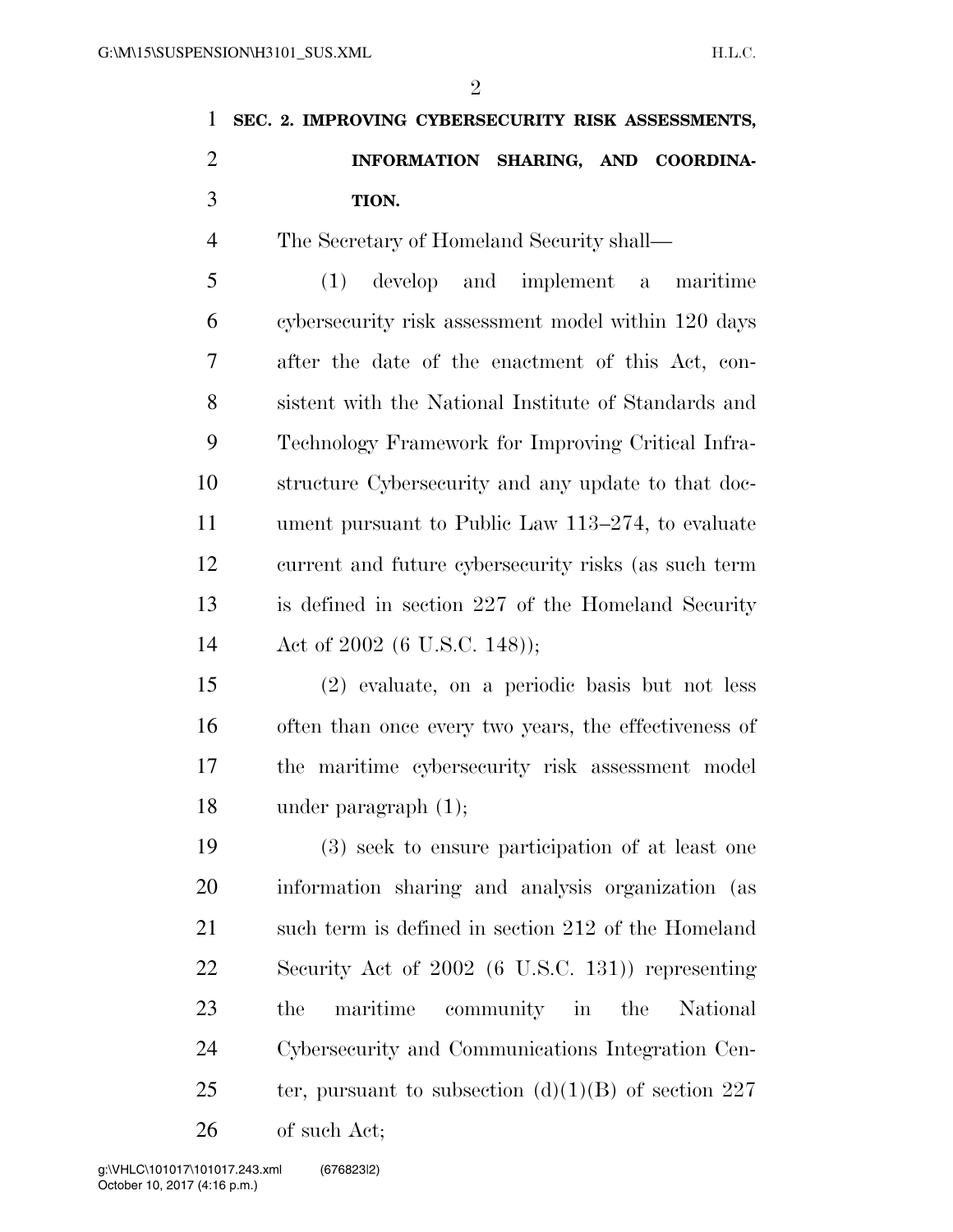| $\mathbf{1}$   | (4) establish guidelines for voluntary reporting       |
|----------------|--------------------------------------------------------|
| $\overline{2}$ | of maritime-related cybersecurity risks and incidents  |
| 3              | (as such terms are defined in section 227 of such      |
| 4              | Act) to the Center (as such term is defined sub-       |
| 5              | section (b) of such section 227), and other appro-     |
| 6              | priate Federal agencies; and                           |
| 7              | (5) request the National Maritime Security Ad-         |
| 8              | visory Committee established under section 70112 of    |
| 9              | title 46, United States Code, to report and make       |
| 10             | recommendations to the Secretary on enhancing the      |
| 11             | sharing of information related to cybersecurity risks  |
| 12             | and incidents, consistent with the responsibilities of |
| 13             | the Center, between relevant Federal agencies and—     |
| 14             | (A) State, local, and tribal governments;              |
| 15             | (B) relevant public safety and emergency               |
| 16             | response agencies;                                     |
| 17             | (C) relevant law enforcement and security              |
| 18             | organizations;                                         |
| 19             | (D) maritime industry;                                 |
| 20             | (E) port owners and operators; and                     |
| 21             | (F) terminal owners and operators.                     |
| 22             | SEC. 3. CYBERSECURITY ENHANCEMENTS TO MARITIME         |
| 23             | <b>SECURITY ACTIVITIES.</b>                            |
| 24             | The Secretary of Homeland Security, acting through     |
| 25             | the Commandant of the Coast Guard, shall direct—       |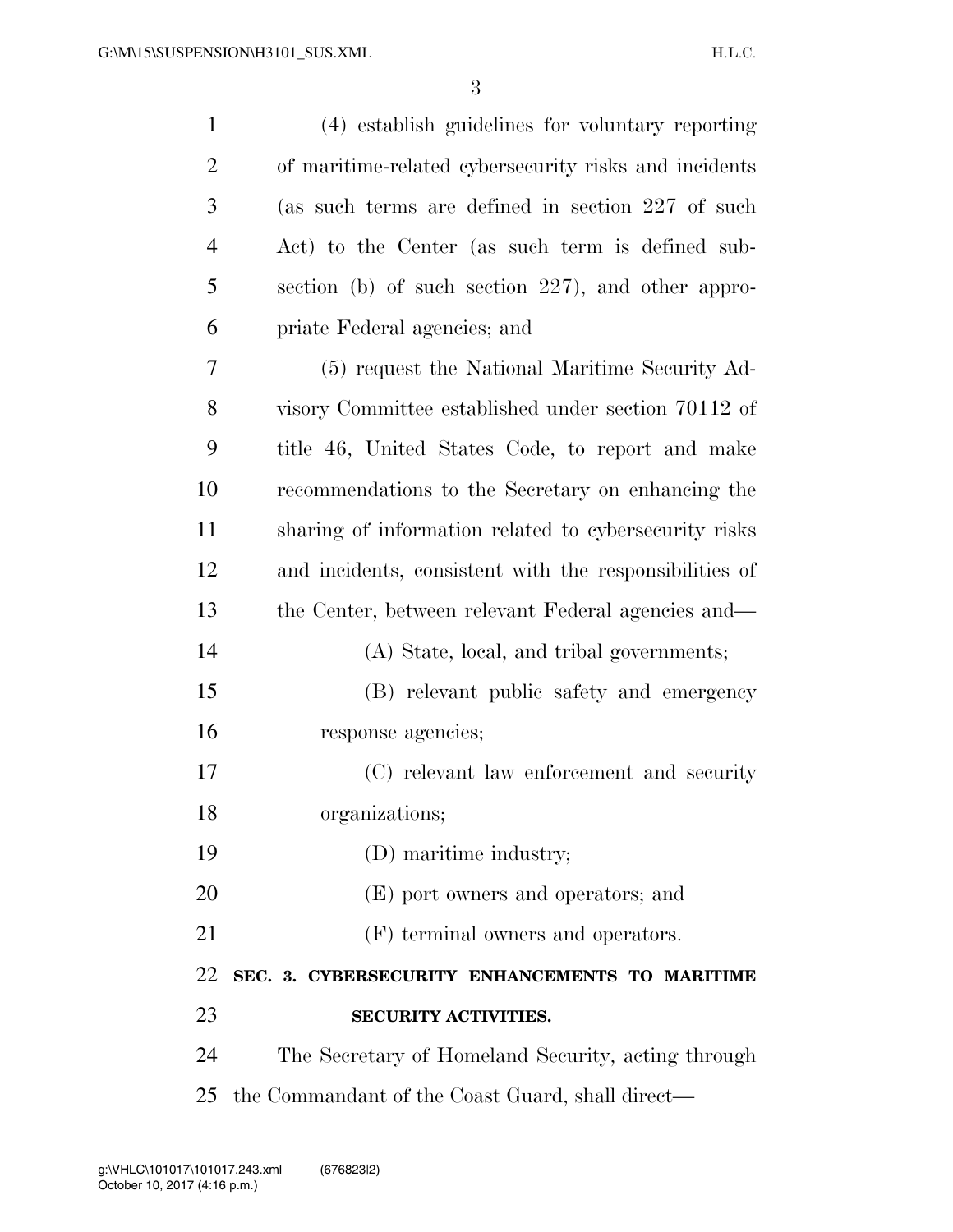(1) each Area Maritime Security Advisory Com- mittee established under section 70112 of title 46, United States Code, to facilitate the sharing of cybersecurity risks and incidents to address port- specific cybersecurity risks, which may include the establishment of a working group of members of Area Maritime Security Advisory Committees to ad- dress port-specific cybersecurity vulnerabilities; and (2) that any area maritime transportation secu-

 rity plan and any vessel or facility security plan re- quired under section 70103 of title 46, United States Code, approved after the development of the cybersecurity risk assessment model required by paragraph (1) of section 2 include a mitigation plan to prevent, manage, and respond to cybersecurity risks (as such term is defined in section 227 of the Homeland Security Act of 2002 (6 U.S.C. 148)).

**SEC. 4. VULNERABILITY ASSESSMENTS AND SECURITY** 

## **PLANS.**

Title 46, United States Code, is amended—

21 (1) in section  $70102(b)(1)(C)$ , by inserting ''cybersecurity,'' after ''physical security,''; and 23 (2) in section  $70103(c)(3)(C)$ , by striking ''and'' after the semicolon at the end of clause (iv),